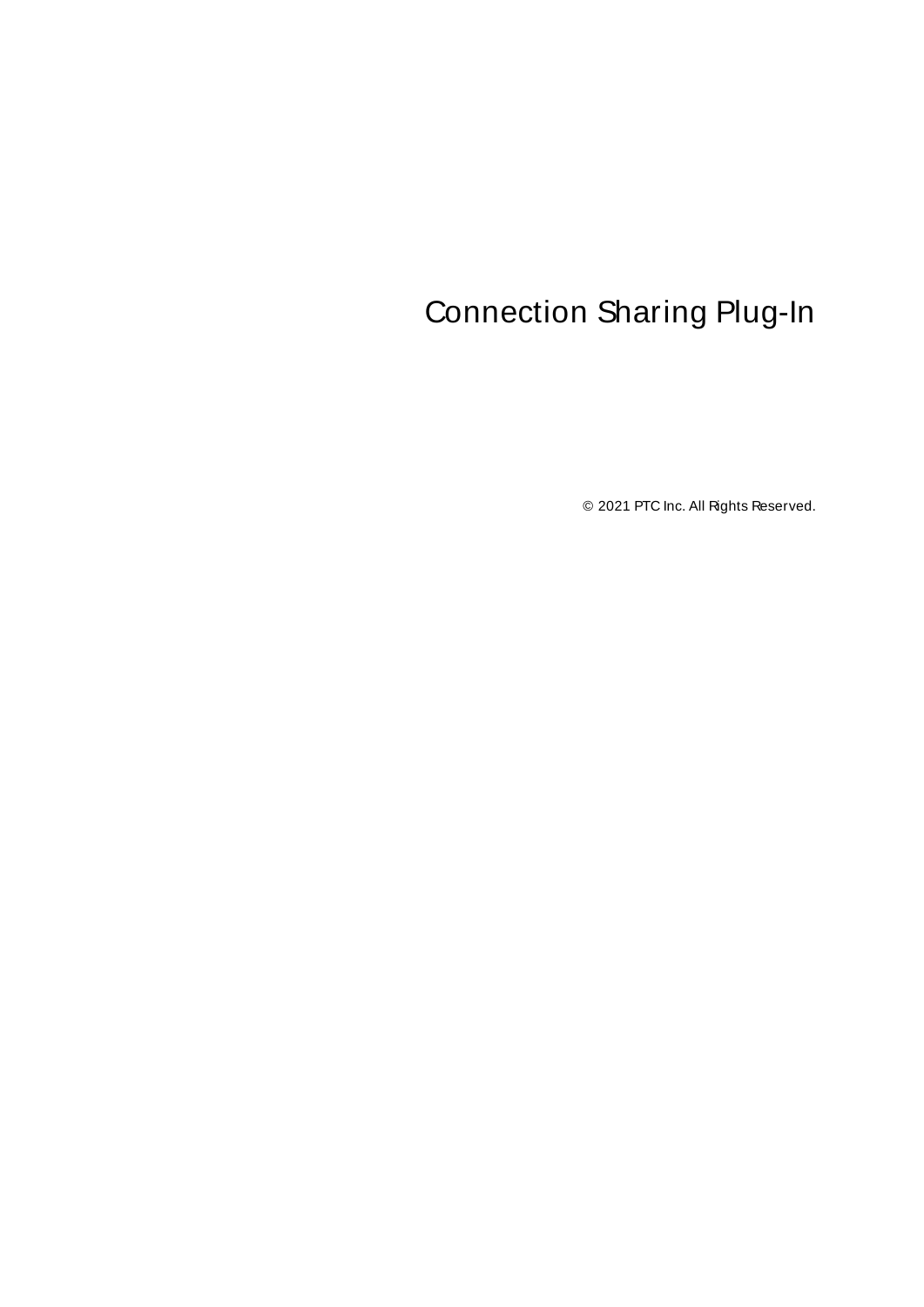# <span id="page-1-0"></span>Table of Contents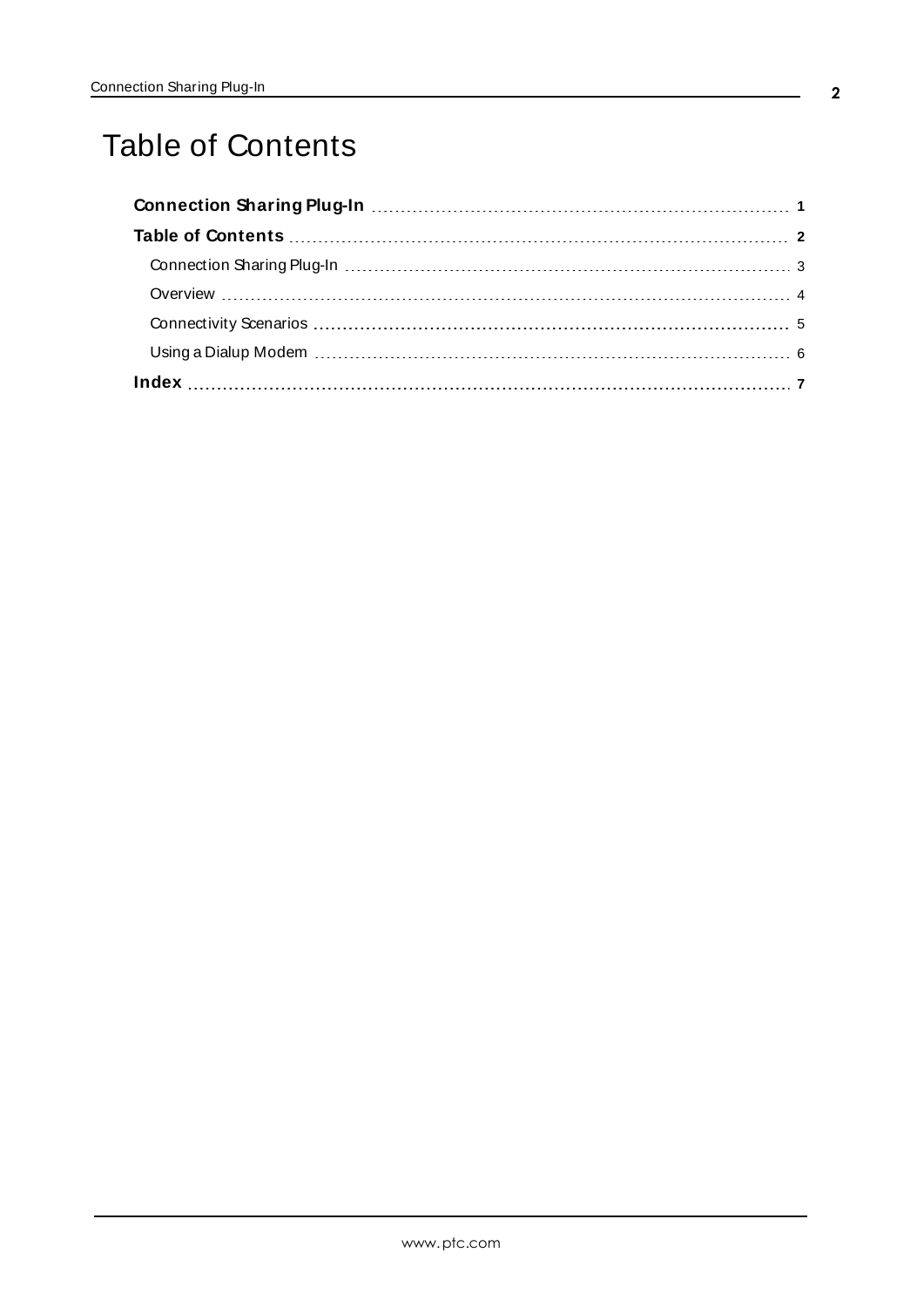# <span id="page-2-0"></span>**Connection Sharing Plug-In**

Help version 1.009

### <span id="page-2-2"></span>**CONTENTS**

### **[Overview](#page-3-0)**

What is the Connection Sharing Plug-In?

### **[Connectivity](#page-4-0) Scenarios**

<span id="page-2-1"></span>In what situations would connection sharing be useful?

### **Using a Dialup [M odem](#page-5-0)**

How does connection sharing work when using a dialup modem?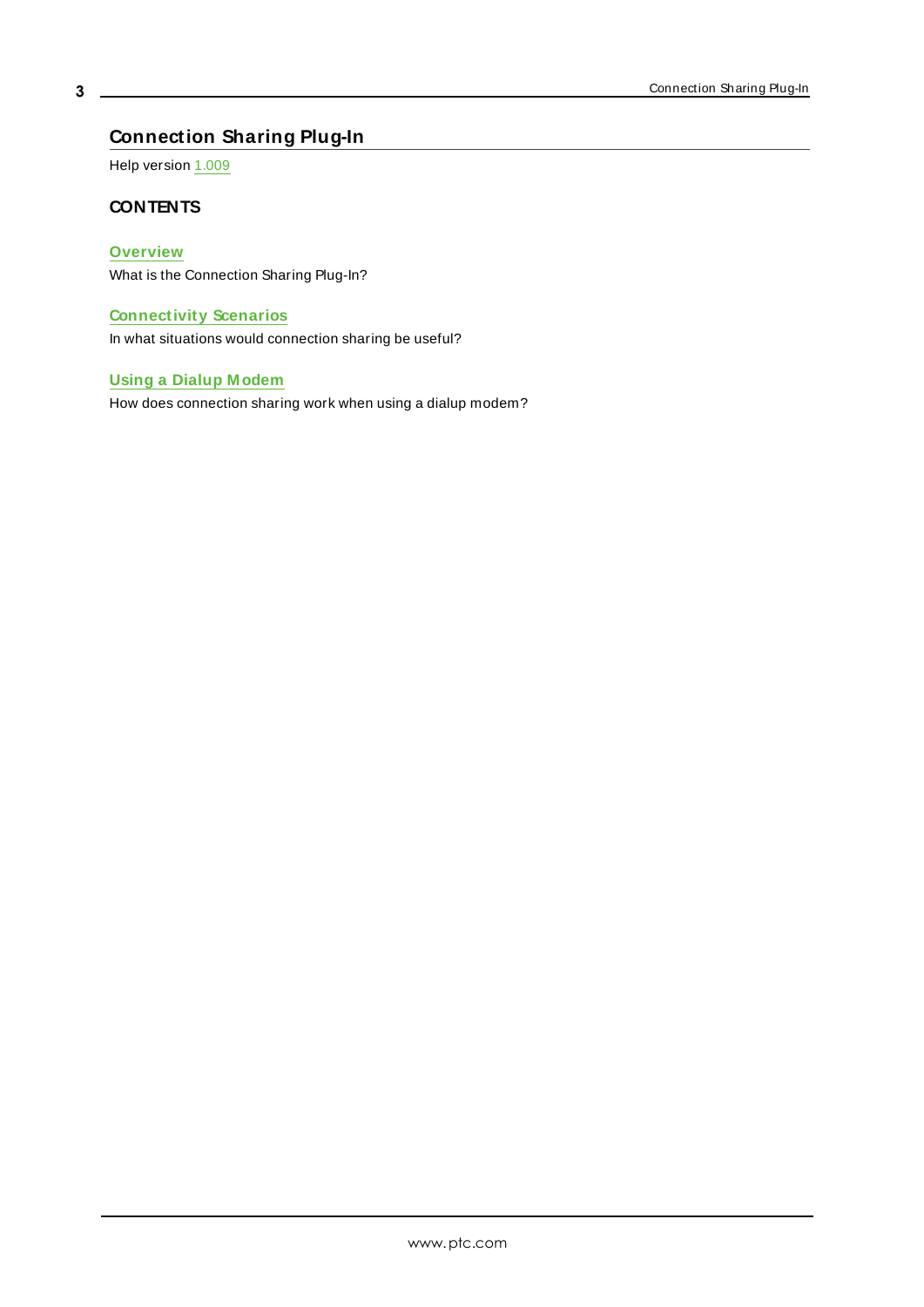#### <span id="page-3-3"></span><span id="page-3-0"></span>**Overview**

The Connection Sharing Plug-In is provided to support the serialization of communications from multiple channels through a single physical connection. The connection type can be a physical serial port or a modem. Users whose applications require data gathering from multiple remote devices that are only accessible by radio modem or dialup may have need for the capabilities provided by this plug-in.

<span id="page-3-2"></span>Channels share a connection through communication serialization, which is a server feature that allows a set of channels to be placed in their own virtual network such that only one channel is allowed to use the connection at a time. Access to the communications hardware is provided sequentially to each channel in the virtual network in a round-robin fashion.

<span id="page-3-6"></span>When utilizing connection sharing, users can define a specific virtual network that will communicate using the same physical medium. Alternatively, users can let the server implicitly create a virtual network for the connection by leaving the Virtual Network selection at its default setting of "None".

**Note:** The server will not allow a channel to share a connection with another channel unless they are part of the same virtual network. For more information, refer to "Communication Serialization" in the server help.

#### <span id="page-3-4"></span>**Requirements**

In order for a channel to share a connection with another channel, the following requirements must be met:

- The channel must use a serial driver that performs the function of a client.
- <span id="page-3-1"></span>- The channel must be configured to use a modem or COM Port.
- When using a modem, the channel must be configured with the auto-dial feature enabled. For more information, refer to **Using a Dialup [Modem](#page-5-0)**.

#### <span id="page-3-5"></span>**Shared Connection Usage**

When using a shared connection among multiple channels, the underlying serial port or modem will be opened when needed for communications and closed when the specified number of transactions have completed. For modem communications, this means that the connection will be dropped. The modem will return to an idle state between uses. If no reads or writes are pending on a channel that is sharing a connection, the port will remain closed and the next channel in line to use it will be given its turn (and so on).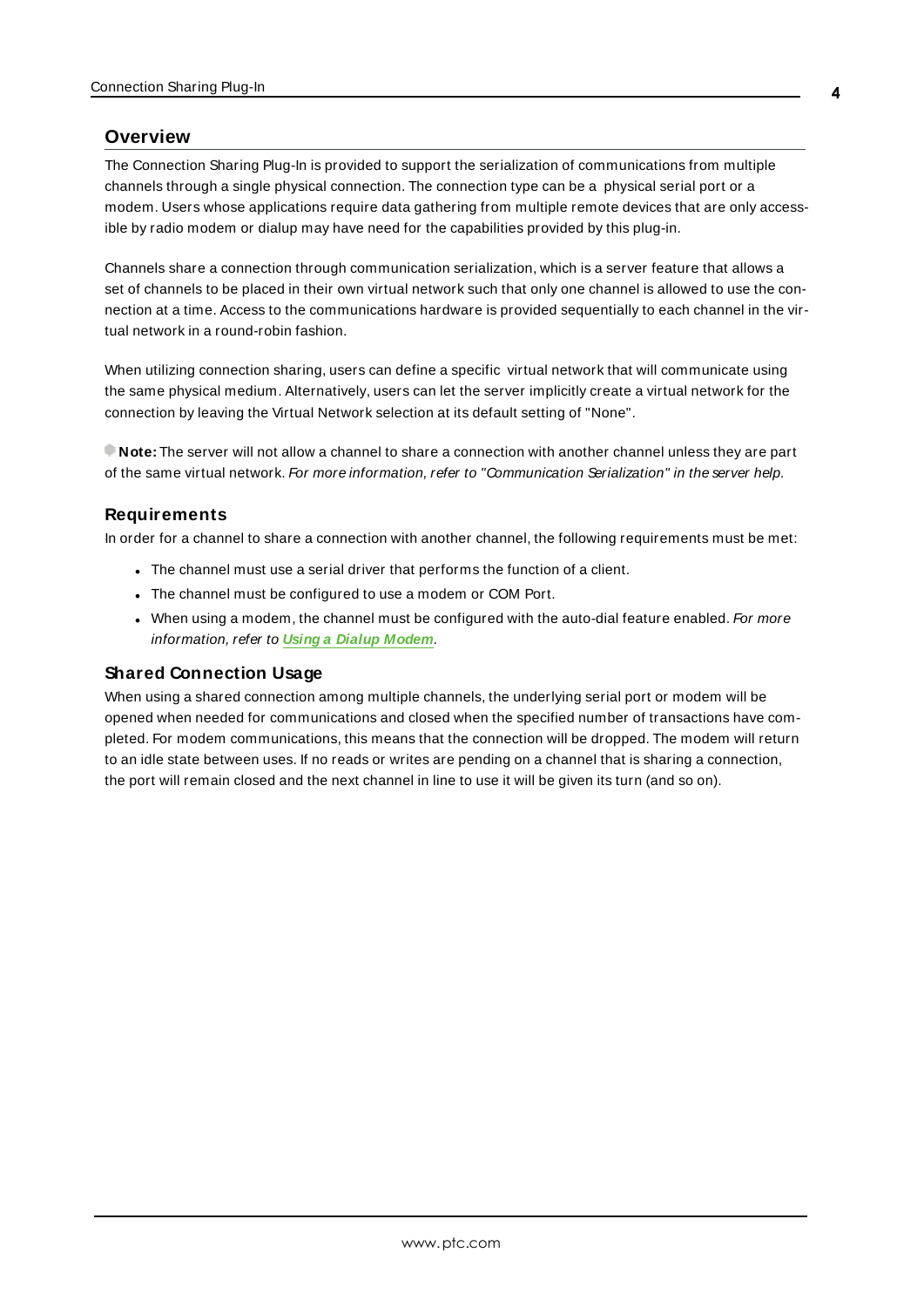## <span id="page-4-0"></span>**Connectivity Scenarios**

### **Scenario One: Radio Modem Connection**



## **Scenario Two: Dialup Modem Connection**

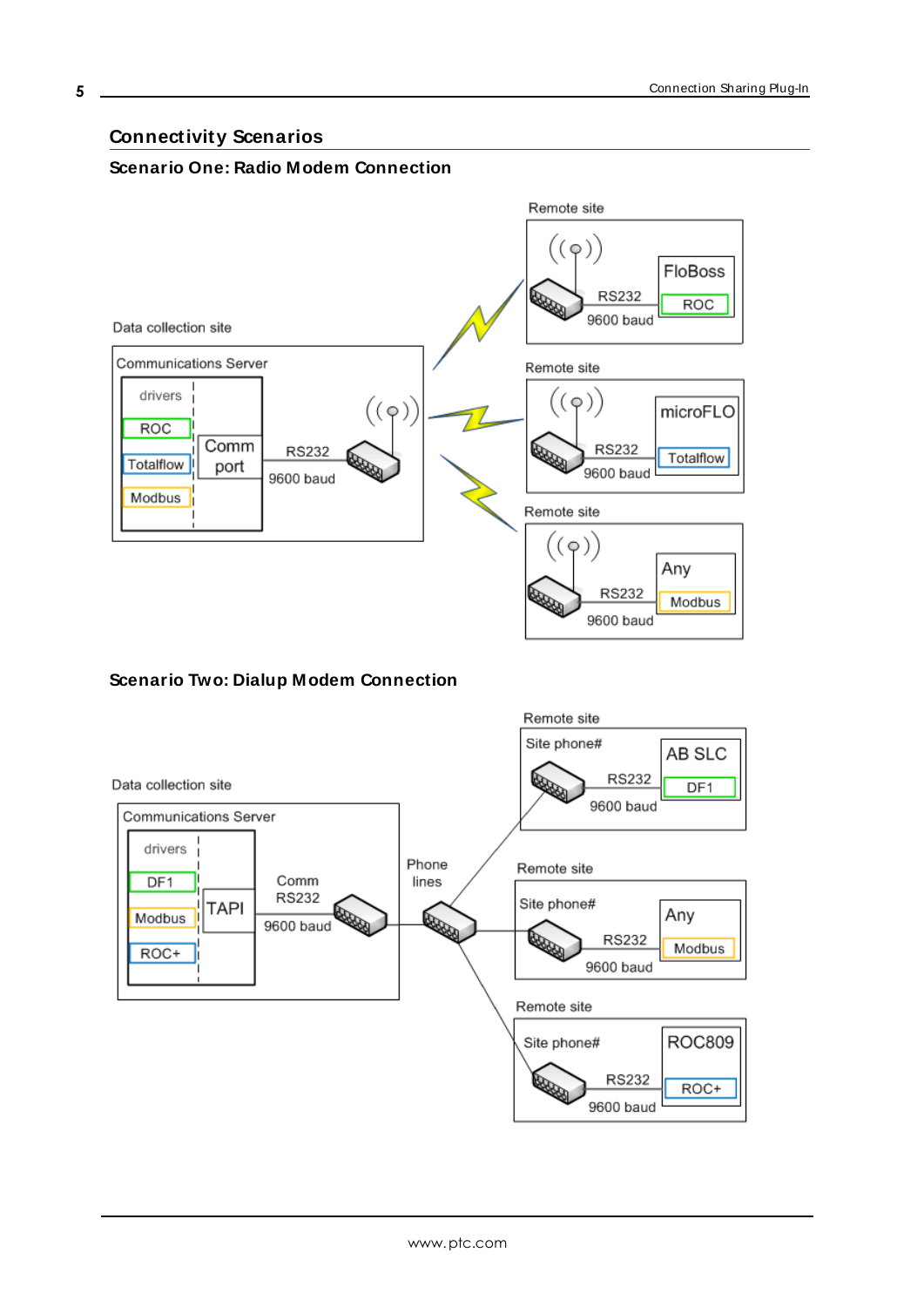## <span id="page-5-1"></span><span id="page-5-0"></span>**Using a Dialup Modem**

When sharing a modem, the auto-dial feature will be automatically enabled. Users must define at least one phone number for each channel that will share the modem connection. The phone numbers will be stored in a channel-level phonebook. Only the modem is shared: the phonebook is not.

<span id="page-5-2"></span>As each channel gets its turn to communicate, the modem that is associated with the connection will be initialized and asked to dial the first phone number in the phonebook that is assigned to the channel. Once the connection is established, the driver will communicate with the remote device by default. It will perform one read or write transaction depending on the requests that it has pending. Users can increase the number of transactions that are executed on each cycle through the Advanced tab located in Channel Properties. The Transactions per Cycle setting may be changed regardless of whether a modem is used; however, users that utilize a modem may be more likely to increase the transaction count in order to maximize the amount of data that is obtained for each dial attempt.

For more information on channel-level communications features and parameters, refer to the server help file.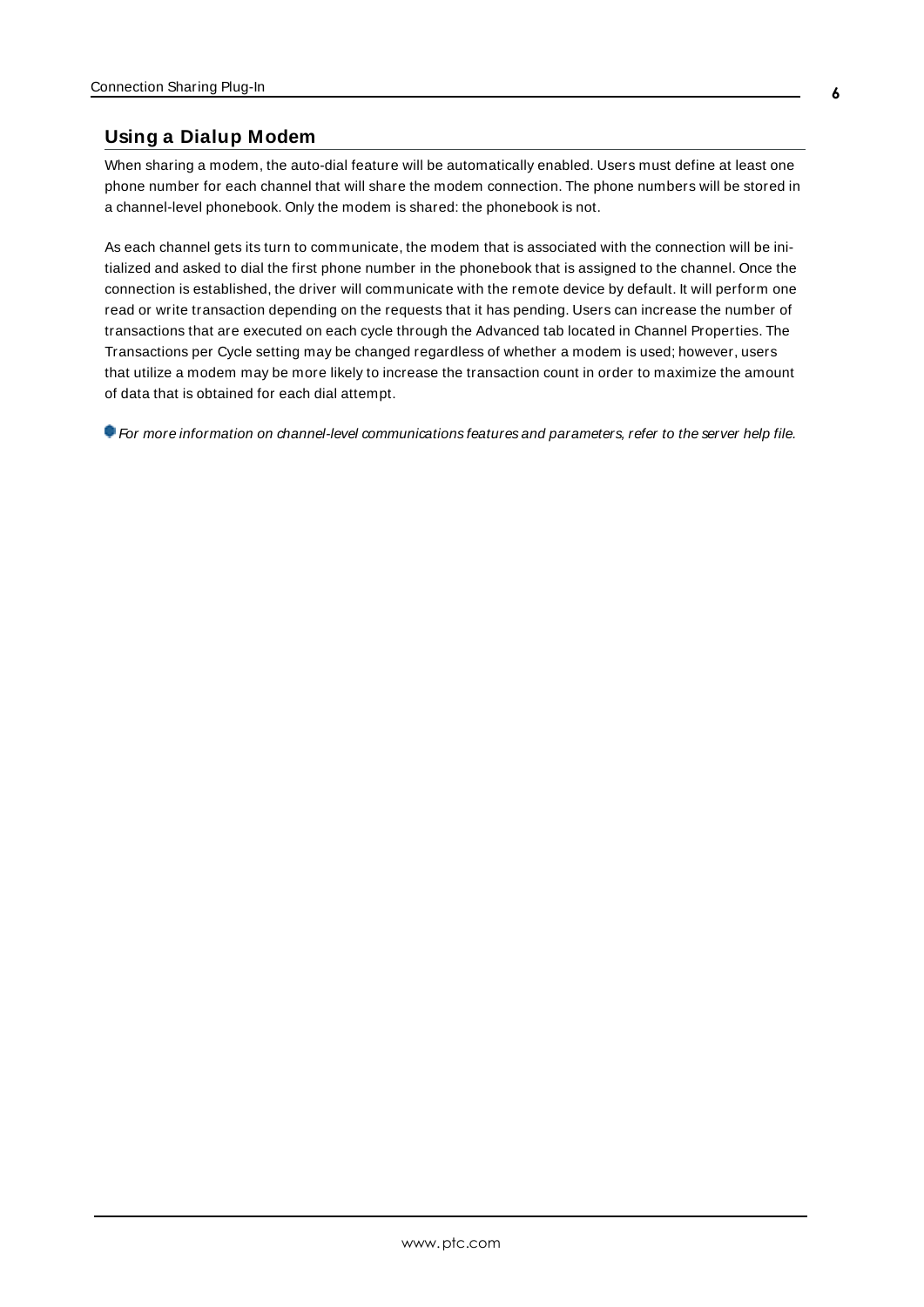# <span id="page-6-0"></span>Index

# **A**

Auto-Dial [4](#page-3-1), [6](#page-5-1)

# **C**

Communication Serialization [4](#page-3-2) Connectivity Scenarios [5](#page-4-0)

## **H**

Help Contents [3](#page-2-0)

## **M**

Modem [3-4](#page-2-1), [6](#page-5-0)

# **O**

Overview [3-4](#page-2-2)

# **P**

Phonebook [6](#page-5-1) Physical Serial Port [4](#page-3-3)

## **R**

Requirements [4](#page-3-4)

## **S**

Shared Connection Usage [4](#page-3-5)